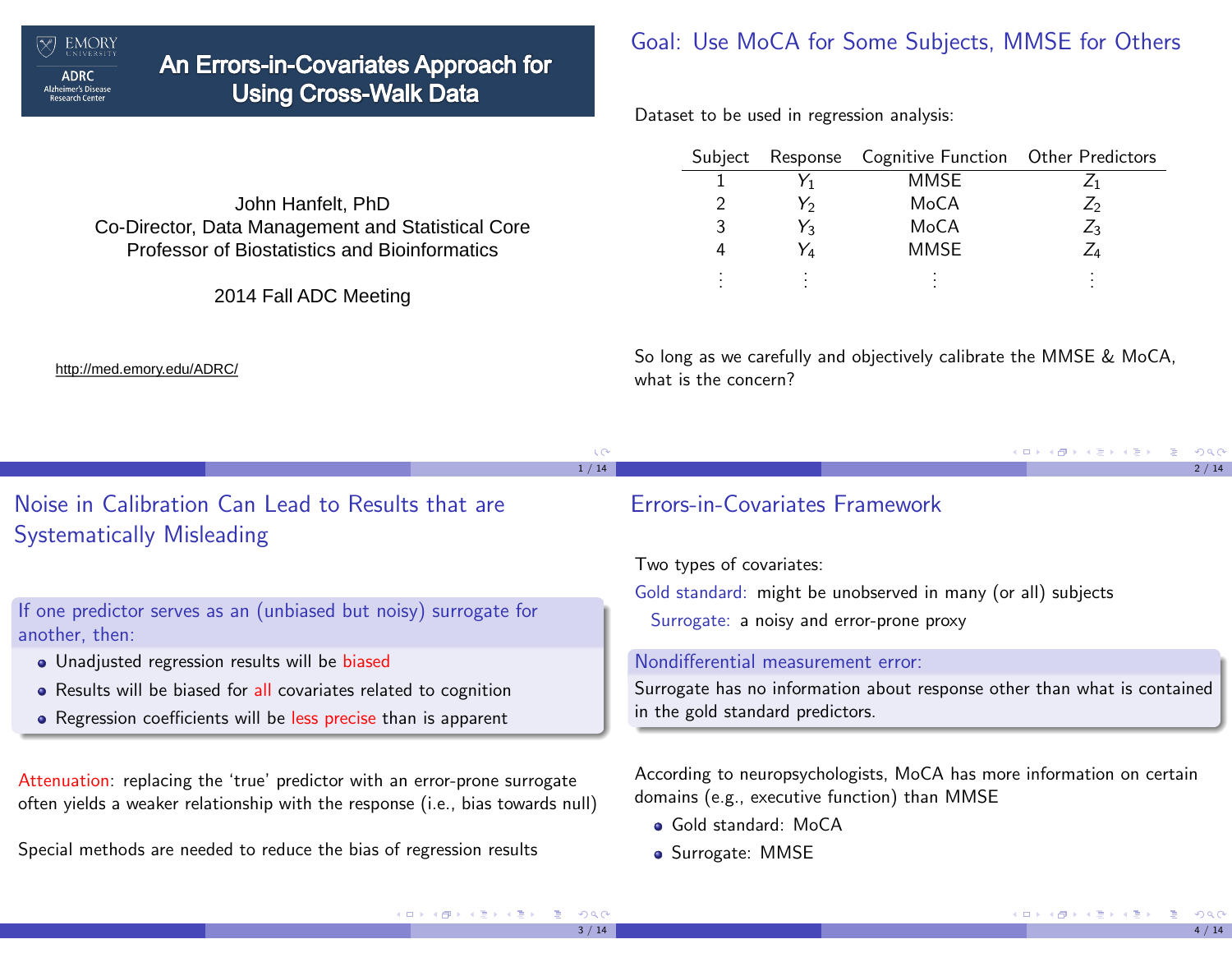### Methods to Adjust for Errors-in-Covariates

Simple, approximate methods (use standard software - shouldbootstrap CI):

- 1 Simple Calibration
- 2 Regression Calibration (Rosner et al., 1989, 1990; Carroll et al., 1995)

#### Advanced methods (require special software):

- 1 Conditional Score (Stefanski & Carroll, 1987)
- 2 Corrected Likelihood (Nakamura, 1990)
- 3 Corrected Estimating Functions (Huang & Wang, 2001)
- 4 Simulation Extrapolation (Cook & Stefanski, 1995; Stefanski & Cook,1996)
- 5 Instrumental Variables (Buzas & Stefanski, 1996)
- 6 Bayesian methods (Stephens & Dellaportas, 1992)

### Simple Calibration Using Crosswalk Data

- Based on equipercentile equating of MoCA and MMSE by UDS Neuropsychological Work Group
- Linear interpolation used to resolve ambiguities

|                                                           | Raw MMSE Equivalent MoCA |    | Raw MMSE Equivalent MoCA |  |  |  |  |  |
|-----------------------------------------------------------|--------------------------|----|--------------------------|--|--|--|--|--|
| 3                                                         |                          | 22 | 15                       |  |  |  |  |  |
| 4                                                         | 0.5                      | 23 | 16                       |  |  |  |  |  |
| 5                                                         |                          | 24 | 17                       |  |  |  |  |  |
| 6                                                         | 1.5                      | 25 | 18.5                     |  |  |  |  |  |
|                                                           | 2                        | 26 | 20                       |  |  |  |  |  |
| 8                                                         | 3                        | 27 | 21.5                     |  |  |  |  |  |
| 9                                                         | 3.5                      | 28 | 23                       |  |  |  |  |  |
| 10                                                        | 4                        | 29 | 25                       |  |  |  |  |  |
|                                                           |                          | 30 | 28.5                     |  |  |  |  |  |
| Var(Measurement error)/Var(MoCA) = $(3.23/6.30)^2$ = 0.26 |                          |    |                          |  |  |  |  |  |

6 / 14

# Regression Calibration using Crosswalk Data

| Linear regression of MoCA on covariates (n=946)           |          |           |          |           |  |
|-----------------------------------------------------------|----------|-----------|----------|-----------|--|
| Covariate                                                 | Estimate | <b>SE</b> | Estimate | <b>SE</b> |  |
| Intercept                                                 | 20.88    | 0.31      | 20.76    | 0.24      |  |
| MMSE *                                                    | 12.89    | 0.35      | 12.90    | 0.34      |  |
| MMSE $2$                                                  | 0.97     | 0.89      | 1.73     | 0.34      |  |
| MMSE $3$                                                  | $-0.46$  | 0.49      |          |           |  |
| Female                                                    | $-0.08$  | 0.20      |          |           |  |
| Age $*$                                                   | $-0.37$  | 0.11      | $-0.37$  | 0.10      |  |
| Age $2$                                                   | 0.01     | 0.07      |          |           |  |
| Educ                                                      |          |           |          |           |  |
| $13-16$ yrs                                               | 0.13     | 0.28      | 0.12     | 0.28      |  |
| $17+$ yrs                                                 | 0.75     | 0.29      | 0.75     | 0.28      |  |
| $MMSE^* = (MMSE - 26)/10$ , $Age^* = (Age - 75)/10$       |          |           |          |           |  |
| Var(Measurement error)/Var(MoCA) = $(2.97/6.30)^2 = 0.22$ |          |           |          |           |  |
|                                                           |          |           |          |           |  |

Toy Example: Relationship Between Dementia &Covariates at Same Visit Using Crosswalk Data (n=946)

|                | Gold Standard:<br>100 % MoCA,<br>0 % MMSE |              |                | Simple Calibration:<br>50 % MoCA,<br>50 % MMSE | Simple Calibration w/<br><b>Conditional Score:</b><br>50 % MoCA,<br>50 % MMSE |              |  |
|----------------|-------------------------------------------|--------------|----------------|------------------------------------------------|-------------------------------------------------------------------------------|--------------|--|
| Covariate      | OR.                                       | 95 % CI      | 0 <sub>R</sub> | 95 % CI                                        | 0R                                                                            | 95 % CI      |  |
| MoCA           | 0.64                                      | (0.60, 0.68) | 0.64           | (0.60, 0.68)                                   | 0.63                                                                          | (0.58, 0.67) |  |
| Female         | 0.43                                      | (0.26, 0.70) | 0.53           | (0.33, 0.85)                                   | 0.52                                                                          | (0.32, 0.86) |  |
| Age(decades)   | 0.68                                      | (0.53, 0.87) | 0.71           | (0.55, 0.90)                                   | 0.69                                                                          | (0.53, 0.89) |  |
| Educ 13-16 yrs | 1.21                                      | (0.63, 2.37) | 1.21           | (0.64, 2.32)                                   | 1.25                                                                          | (0.63, 2.47) |  |
| Educ $17+$ yrs | 2.91                                      | (1.45, 6.04) | 2.07           | (1.06, 4.14)                                   | 2.31                                                                          | (1.12, 4.77) |  |

5 / 14

 $QQ$ 

7 / 14

8 / 14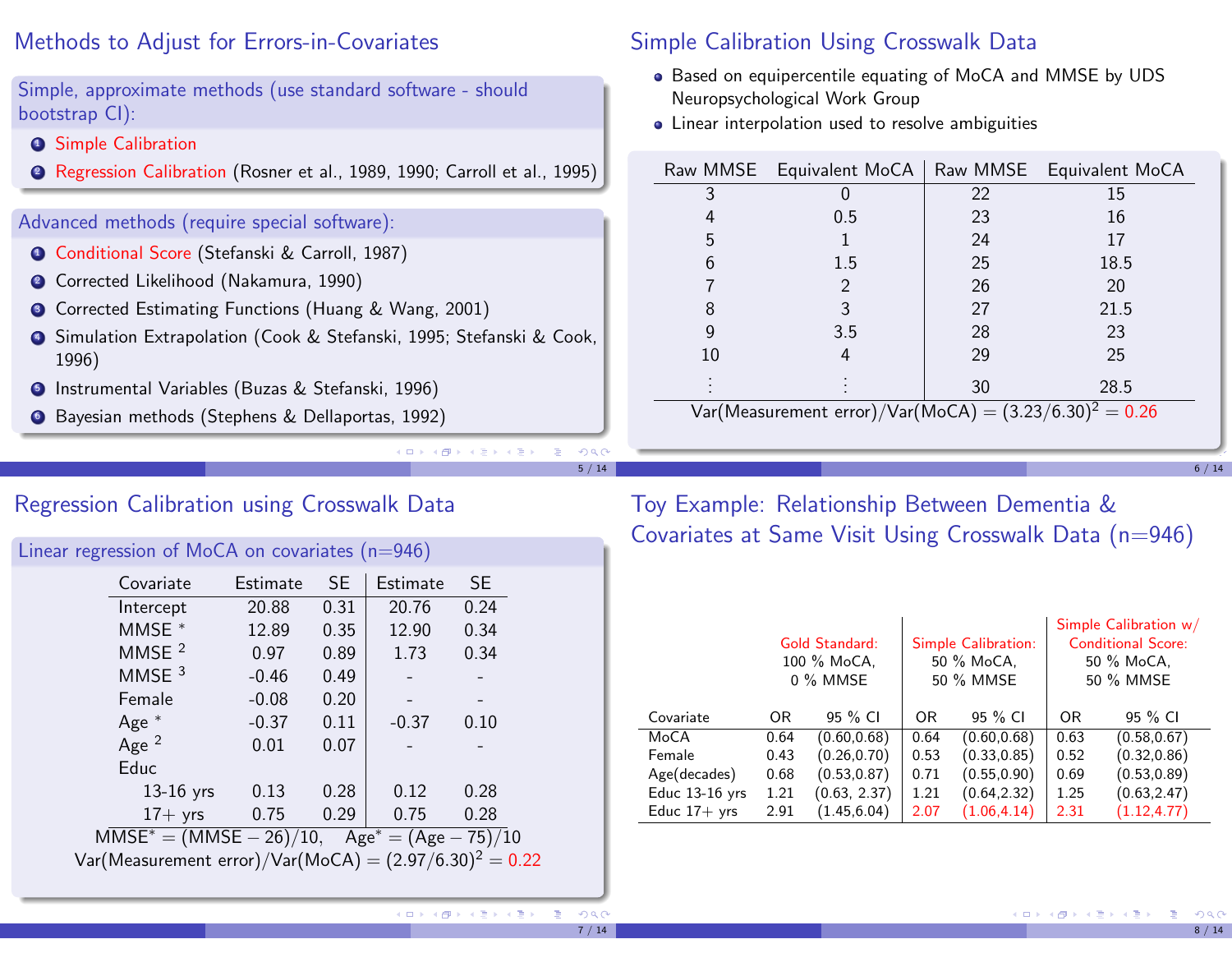# Toy Example: Relationship Between Dementia &Covariates at Same Visit Using Crosswalk Data (n=946)

# Restrict Attention to MCI & Control Participants (n = 622)

|                | <b>Gold Standard:</b><br>100 % MoCA,<br>0 % MMSE |              |      | <b>Regression Calibration:</b><br>50 % MoCA,<br>50 % MMSE | <b>Regression Calibration</b><br>w/ Conditional Score:<br>50 % MoCA,<br>50 % MMSE |              |  |
|----------------|--------------------------------------------------|--------------|------|-----------------------------------------------------------|-----------------------------------------------------------------------------------|--------------|--|
| Covariate      | 0 <sub>R</sub>                                   | 95 % CI      | 0R   | 95 % CI                                                   | OR                                                                                | 95 % CI      |  |
| MoCA           | 0.64                                             | (0.60, 0.68) | 0.64 | (0.60, 0.68)                                              | 0.62                                                                              | (0.58, 0.67) |  |
| Female         | 0.43                                             | (0.26, 0.70) | 0.51 | (0.32, 0.81)                                              | 0.50                                                                              | (0.31, 0.83) |  |
| Age(decades)   | 0.68                                             | (0.53, 0.87) | 0.65 | (0.51, 0.84)                                              | 0.64                                                                              | (0.49, 0.83) |  |
| Educ 13-16 yrs | 1.21                                             | (0.63, 2.37) | 1.20 | (0.63, 2.33)                                              | 1.24                                                                              | (0.62, 2.46) |  |
| Educ $17+$ yrs | 2.91                                             | (1.45, 6.04) | 2.40 | (1.22, 4.87)                                              | 2.66                                                                              | (1.28, 5.53) |  |

| Var(Measurement error)/Var(MoCA) = $(3.22/3.68)^2$ = 0.77<br>Regression Calibration: |  |
|--------------------------------------------------------------------------------------|--|
| Var(Measurement error)/Var(MoCA) = $(2.82/3.68)^2 = 0.59$                            |  |

|               | - KD → K@ → K 를 → K 를 → - 를 → 9 Q (^- |      |  | - K □ ▶ K @ ▶ K 로 ▶ K 로 ▶ - 로 - K 9 Q @ L |       |
|---------------|---------------------------------------|------|--|-------------------------------------------|-------|
|               |                                       | 9/14 |  |                                           | 10/14 |
| <b>PULLER</b> | $\blacksquare$                        |      |  | $\mathbf{N}$                              |       |

Toy Example: Relationship Between MCI & Covariates atSame Visit Using Crosswalk Data (n=622)

Toy Example: Relationship Between MCI & Covariates atSame Visit Using Crosswalk Data (n=622)

|                |      | <b>Gold Standard:</b><br>100 % MoCA,<br>0 % MMSE |                | <b>Simple Calibration:</b><br>50 % MoCA,<br>50 % MMSE |      | Simple Calibration w/<br><b>Conditional Score:</b><br>50 % MoCA,<br>50 % MMSE |                  |                | <b>Gold Standard:</b><br>100 % MoCA,<br>0 % MMSE |      | <b>Regression Calibration:</b><br>50 % MoCA,<br>50 % MMSE |      | <b>Regression Calibration</b><br>w/ Conditional Score:<br>50 % MoCA,<br>50 % MMSE |
|----------------|------|--------------------------------------------------|----------------|-------------------------------------------------------|------|-------------------------------------------------------------------------------|------------------|----------------|--------------------------------------------------|------|-----------------------------------------------------------|------|-----------------------------------------------------------------------------------|
| Covariate      | OR   | 95 % CI                                          | 0 <sub>R</sub> | 95 % CI                                               | OR   | 95 % CI                                                                       |                  |                |                                                  |      |                                                           |      |                                                                                   |
| MoCA           | 0.73 | (0.68, 0.78)                                     | 0.78           | (0.73, 0.83)                                          | 0.76 | (0.70, 0.81)                                                                  | Covariate        | 0 <sub>R</sub> | 95 % CI                                          | 0R   | 95 % CI                                                   | OR   | 95 % CI                                                                           |
| Female         | 0.41 | (0.26.0.63)                                      | 0.46           | (0.30.0.70)                                           | 0.46 | (0.30, 0.71)                                                                  | MoCA             | 0.73           | (0.68, 0.78)                                     | 0.76 | (0.71, 0.81)                                              | 0.73 | (0.67, 0.79)                                                                      |
|                |      |                                                  |                |                                                       |      |                                                                               | Female           | 0.41           | (0.26.0.63)                                      | 0.44 | (0.29, 0.67)                                              | 0.44 | (0.29, 0.68)                                                                      |
| Age(decades)   | 0.86 | (0.68, 1.10)                                     | 1.00           | (0.80, 1.26)                                          | 0.96 | (0.76, 1.22)                                                                  |                  |                |                                                  |      |                                                           |      |                                                                                   |
| Educ 13-16 yrs | 0.68 | (0.38, 1.24)                                     | 0.69           | (0.40.1.22)                                           | 0.70 | (0.40, 1.25)                                                                  | Age(decades)     | 0.86           | (0.68, 1.10)                                     | 0.95 | (0.75, 1.20)                                              | 0.90 | (0.71, 1.15)                                                                      |
| Educ $17+$ yrs |      |                                                  | 0.52           |                                                       | 0.55 |                                                                               | Educ $13-16$ yrs | 0.68           | (0.38, 1.24)                                     | 0.68 | (0.39, 1.20)                                              | 0.69 | (0.39, 1.23)                                                                      |
|                | 0.60 | (0.33, 1.13)                                     |                | (0.28, 0.94)                                          |      | (0.30, 1.01)                                                                  | Educ $17+$ yrs   | 0.60           | (0.33, 1.13)                                     | 0.55 | (0.31, 1.01)                                              | 0.60 | (0.32, 1.11)                                                                      |

11 / 14